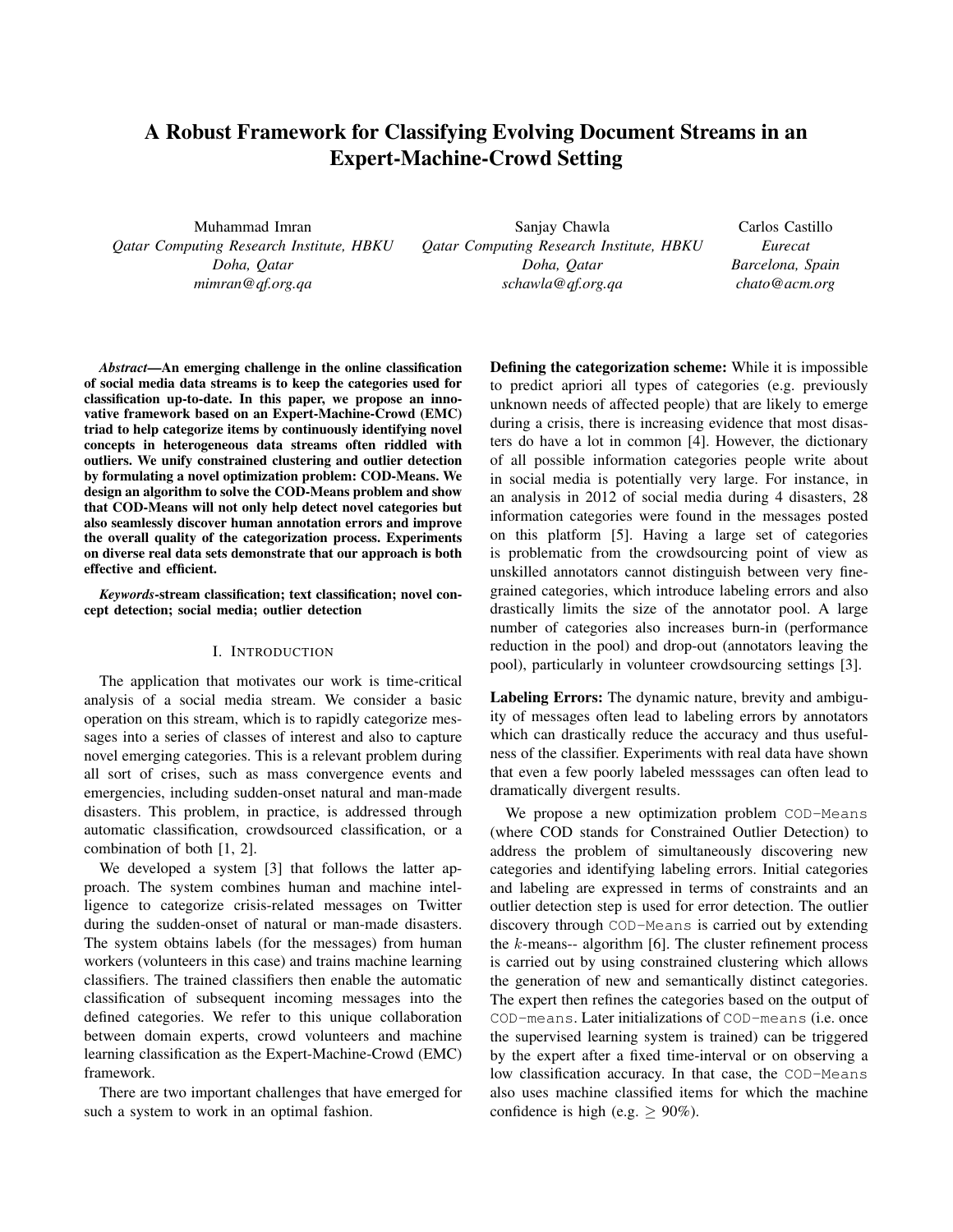We formally define the problem in the next Section II. A novel optimization formulation and the associated algorithm are the subject of Section III. An extensive suite of experiments were carried out to test the EMC framework and are described in Section IV. Related work is the subject of Section V and we conclude in Section VI with a summary.

# II. PROBLEM DEFINITION

We are given as input a data set  $D$  of documents which have been categorized by crowdsourcing workers (not necessarily experts) or an automatic classifier into a taxonomy  $\mathcal{T} = \{T_1, \ldots, T_k, Z\}$  containing  $|\mathcal{T}| = k + 1$  categories. The taxonomy forms a partition of the documents:  $A \cap B =$  $\emptyset$   $\forall A, B \in \mathcal{T}, A \neq B$ .

We call categories  $T_i$  the pre-existing categories, which are defined by the expert before the data begins to arrive, based on background domain knowledge.

The category Z, instead, is the "miscellaneous" category, used for documents that do not fit in any of the  $T_i$  categories. In practical cases for the domain in which we focus (disasters and social media), this category contains anywhere from about  $10\%$  to  $30\%$  of the messages [7].

Our task is to produce a new taxonomy

$$
\mathcal{T}' = \{T'_1, \ldots, T'_k, N_1, \ldots, N_n, Z'\}
$$

with the following characteristics:

- There are *n* new categories:  $|\mathcal{T}'| = |\mathcal{T}| + n$ .
- Pre-existing categories are only slightly modified:  $T_i \approx$  $T'_i \quad \forall i = 1 \ldots k.$
- New categories are different from previous pre-existing categories:  $T_i \not\approx N_j \quad \forall i = 1 \dots k, j = 1 \dots n$
- $|Z'| < |Z|$ : the size miscellaneous category is reduced

At a high level, our algorithm attempts to partition  $D$  into  $k + n + 1$  categories, guiding the clustering process in such a way that  $k$  of these categories resemble the original  $T_i$ , and none of the categories overlap with each other.

## III. PROPOSED SOLUTION

Our solution framework consists of three parts (i) the crowd effort and the supervised learning output (the populated taxonomy  $T$ ) are captured as must-link (ML) and cannot-link (CL) constraints [8]; (ii) discovery of new categories is framed as a constrained clustering problem where the number of clusters specified is greater than the size of the original taxonomy  $\mathcal{T}$ ; (iii) to identify discrepancies between human and machine annotation, a new clustering problem  $COD-Means$  is defined. A  $k$ -means type algorithm is proposed to solve COD-Means.

### *A. Constraints Formation*

Our objective is to infer new categories and we use constrained clustering to encode the output of the crowd and the supervised learning (SL) process. We form two types of constraints: Must-Link (ML) constraints and Cannot-Link (CL) constraints. For the taxonomy  $T$  we formulate these constraints as follows. ML constraints: data elements belonging to a category  $T_i$  are encoded as ML constraints, i.e., if a and b both belong to  $T_i$  then a constraint  $ML(a, b)$ is created. CL constraints: data elements belonging to different categories  $T_i$  and  $T_j$  are encoded as CL constraints, i.e., if  $a \in T_i$  and  $b \in T_j$  and  $i \neq j$ , then  $CL(a, b)$  is created.

An important point to note is that data elements of the miscellaneous Z category are not encoded with any constraints. In the unsupervised learning process these data points have the freedom to move to any cluster.

## *B. Constrained Clustering*

For constrained clustering we use Davidson and Ravi's CVEQ (Constrained Vector Quantization Error) formulation to extend the k-means objective to capture both ML and CL constraints [8].

Let  $d(x, y) : D \times D \rightarrow R$  be the distance function in the context of the application. For a clustering problem on data set D with k clusters, let  $g: D \to \{1, \ldots, k\}$  be the mapping from D to cluster labels. Let  $C = \{c_1, \ldots, c_k\}$  be a set of representative cluster centroids and let  $h: C \rightarrow C$ be a function such that  $h(c)$  is the nearest centeroid to c for  $h(c) \neq c$ . Finally, let  $\pi$  represent a cluster set. We define the *error* objective function of assigning  $D$  to  $C$  as

$$
E(C, D) = \frac{1}{2} \sum_{j=1}^{k} \left\{ \sum_{x_i \in \pi_j} d^2(x_i, c_j) + \right\}
$$
 (1)

$$
\sum_{x_i \in \pi_j} d^2(c_{g(x_a)}, c_j) + \tag{2}
$$

 $(2)$ 

$$
\sum_{x_i \neq g(x_a)}^{x_a \in ML} d^2(c_{h(g(x_a))}, c_j)
$$

$$
\sum_{\substack{x_i \in \pi_j \\ (x_i, x_a) \in CL \\ g(x_i) = g(x_a)}} d \left( c_{h(g(x_a))}, c_j \right) \tag{3}
$$

The intuition behind the design of  $E(C, D)$  is that besides the standard distortion error (the first term), if an ML constraint  $(x_i, x_a)$  is violated then the cost of the violation is equal to the distance between the two centroids that contain the instances which should have been together. Similarly if a CL constraint  $(x_i, x_a)$  is violated then the error cost is the distance between the centroid  $c$  assigned to the pair and its nearest nearest centroid  $h(c)$ .

 $(x_i$  $q(z)$ 

Based on the error objective  $E(C, D)$  a k-means style of algorithm can be designed which iterates, until convergence, between an assignment and update rule defined as follows [8]: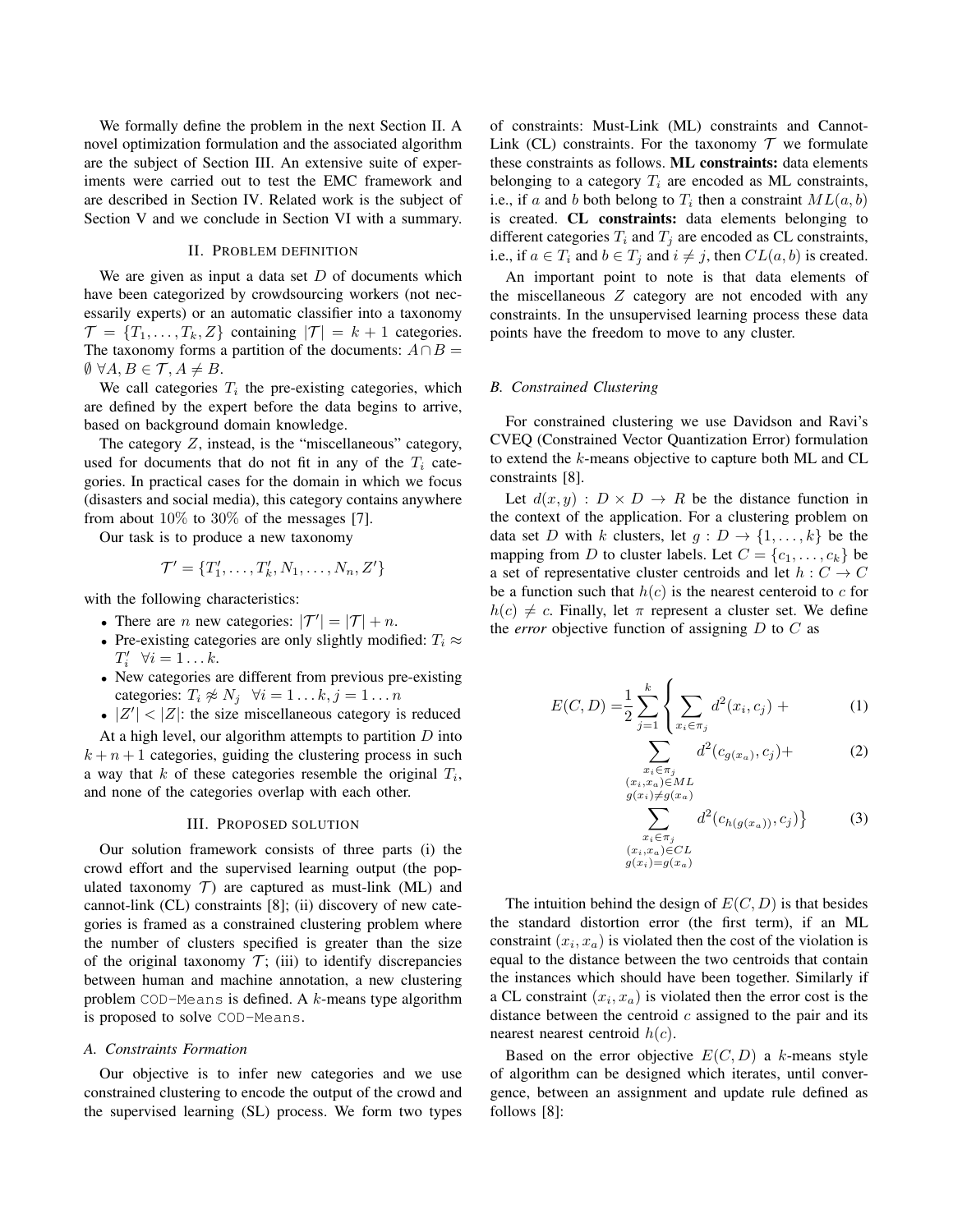## Assignment Rule:

$$
\forall x_i \notin ML \cup CL : \operatorname*{argmin}_{j} d^2(x_i, c_j)
$$
 (4)

$$
\forall (x, y) \in ML :
$$
  
argmin<sub>i,j</sub> { $d^2(x, c_i) + d^2(y, c_j) + \neg \delta(x, y) * d^2(c_i, c_j)$ } (5)

$$
\forall (x, y) \in CL :
$$
  
argmin<sub>*i,j*</sub> { $d^2(x, c_i) + d^2(y, c_j) + \neg \delta(x, y) * d^2(c_i, h(c_i))$ }  
(6)

Here  $\delta(x, y)$  is the Kronecker delta function, i.e.,  $\delta(x, y) = 1$ if  $x = y$  and  $\delta(x, y) = 0$  if  $x \neq y$ . Thus if  $(x, y)$  is an ML constraint and  $x \neq y$ , then  $\neg \delta(x, y) = 1$  and if x and y end up belonging to different clusters  $(c_i$  and  $c_j$ ) then an error of  $d^2(c_i, c_j)$  is incurred. Similarly, if  $(x, y)$  in a CL constraint and  $x$  and  $y$  end up in the same cluster then a cost of  $d^2(c_i, h(c_i))$  is incurred where  $h(c_i)$  is the nearest cluster centroid to  $c_i$ . Note each of the argmin operators in the above assignment rules will output the centroid or pair of centroids.

## Update Rule:

$$
c_{j} = \frac{\sum_{x_{i} \in \pi_{j}} [x_{i} + \sum_{(x_{i}, y) \in ML, (x_{i}, y) \in CL, (x_{i}, y) \in CL, (x_{i}, y) \in CL, (x_{i}, y) \in GL)} [x_{j}] + \sum_{(x_{i}, y) \in ML, (x_{i}, y) \in CL, (x_{i}, y) \in CL, (x_{i}, y) \in GL, (x_{i}, y) \in GL, (x_{i}, y) \in GL})} [x_{j}] + \sum_{(x_{i}, y) \in ML, (x_{i}, y) \in CL, (x_{i}, y) \in GL} [x_{j}]
$$
\n(7)

The update rule of  $c_i$  computes a modified average of all points that belong to  $\pi_j$ . The modification captures the number of elements in  $\pi_j$  which violated the ML and CL constraints.

## *C. The COD-Means Problem*

In order to formally capture the tendency of humans (and the SL algorithm)) to make errors during the labeling process, we introduce a new computational problem to capture clustering, constraints and outliers.

*Problem 1:* (COD-Means) Given a data set D, a distance function  $d : D \times D \to R$ , constraint sets ML and CL, parameters k and  $\ell$  find a set  $C = \{c_1, \ldots, c_k\}$  and a set  $\mathcal{L}$ consisting of  $k \times \ell$  points ( $\ell$  points per cluster) in order to minimize the error

$$
\mathcal{E}(D, C, \mathcal{L}) = E(D \setminus \mathcal{L}, C)
$$
 (8)

Observation: The COD-Means problem is NP-hard for  $k > 1$  and  $\ell \geq 0$ . This is clear because without the outliers the problem is standard clustering with constraints which is known to be NP-hard in the presence of CL constraints.

## *D. Algorithm*

We propose a natural extension of the constrained clustering algorithm to minimize  $\mathcal{E}(D, C, L)$  shown in Algorithm 1. The algorithm is similar to a standard clustering algorithm with assignment rules given in Equation 4 - 6. The key difference is in Lines 9 - 13, where the points in each cluster  $\pi$  are first sorted based on their distance to the centroid  $c_{\pi}$ and the top  $\ell$  points are removed from  $\pi$  and inserted into  $L(\pi)$ . The update rule (Equation 7) is then applied to the modified  $\pi$ .

Note that because of the presence of ML and CL constraints and that they have to be processed in pairs, the running time of the algorithm is bounded by  $O(|D|^2k^2I)$ where  $I$  is the number of iterations. We have omitted the convergence analysis of the algorithm due to space limitations; it is an extension of [6].

| <b>Algorithm 1</b> The COD-Means Algorithm                                  |
|-----------------------------------------------------------------------------|
| <b>Input:</b> Data $D$ , $ML$ and $CL$ constraints on $D$ , $k$ number      |
| of clusters, l number of outliers per cluster                               |
| <b>Output:</b> Cluster sets $\Pi$ , Outlier sets $\mathcal{L}$              |
| 1: Initialize with $c_1, \ldots, c_k$ centroids                             |
| 2: while (not converged) $do$                                               |
| for all $x \notin ML \cup CL$ do<br>3:                                      |
| Use Assignment Rule (Eqn 4)<br>4:                                           |
| for all $(x, y) \in ML$ do<br>5:                                            |
| Use Assignment Rule (Eqn 5)<br>6:                                           |
| for all $(x, y) \in CL$ do<br>7:                                            |
| Use Assignment Rule (Eqn 6)<br>8:                                           |
| for all $\pi \in \Pi$ do<br>9:                                              |
| Re-order points $x_i$ in $\pi$ such that<br>10:                             |
| $d(x_1, c(\pi)) \geq d(x_2, c(\pi)) \dots \geq d(x_{ \pi }, c(\pi))$<br>11: |
| $L(\pi) = \{x_1, \ldots, x_\ell\}$<br>12:                                   |
| $\pi = \pi \setminus L(\pi)$<br>13:                                         |
| Update $c_{\pi}$ using Update Rule (Eqn 7)<br>14:                           |
| 15: $\Pi = {\pi_1, \ldots, \pi_k}$                                          |
| 16: $\mathcal{L} = \{L(\pi_1), \ldots, L(\pi_k)\}\$                         |

# IV. EXPERIMENTS

We have designed and executed an extensive set of experiments to validate the proposed Expert-Machine-Crowd (EMC) framework. In particular we would like to resolve the following questions:

- 1) Are the new clusters identified by the COD-Means algorithm genuinely different and novel compared to the topical clusters (i.e. existing categories) previously defined?
- 2) What is the nature of outliers (i.e. in our case represent labeling errors) discovered by the COD-Means algorithm. Are they genuine outliers, i.e., they do not (semantically) belong to the clusters.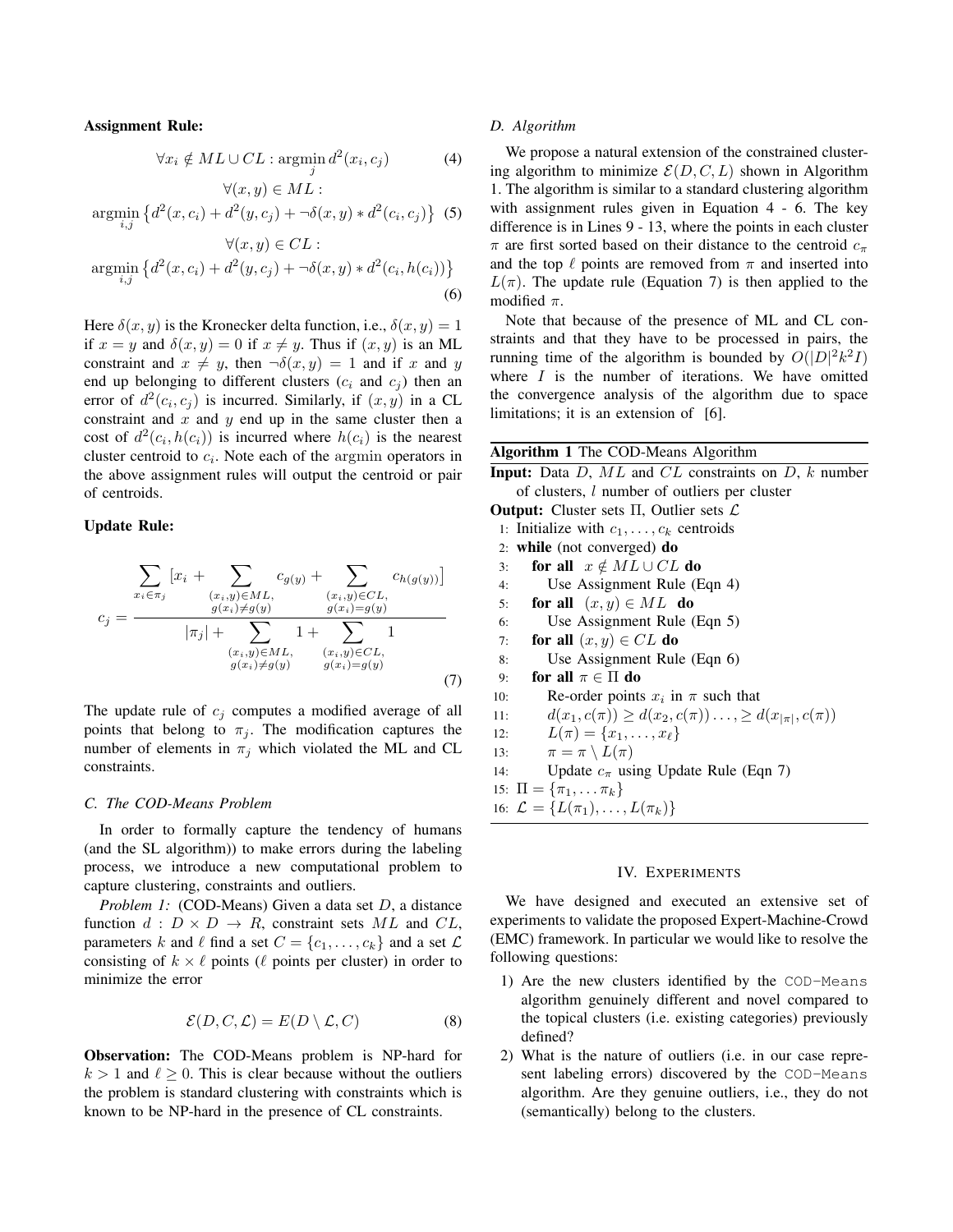- 3) What is the impact of outliers on the quality of clusters generated from the COD-Means algorithm?
- 4) Once the new clusters are added to the training process and the outliers/wrong labels removed, does the overall accuracy of the classification process improve?

## *A. Datasets*

We use 8 datasets from [9], which corresponds to English messages posted on Twitter during crises in 2012 and 2013. Each crisis in this collection comprises 1,000 tweets annotated using the following categories:  $T_A$ : Affected individuals,  $T_B$ : Infrastructure and utilities,  $T_C$ : Donations and volunteering,  $T_D$ : Caution and advice,  $T_E$ : Sympathy and emotional support, Z: Miscellaneous.

Table I lists the crises and the prevalence of the topical  $(T_i)$  and miscellaneous  $(Z)$  categories.

Table I: Datasets details: crisis name, year, % of tweets.

| Crisis name                | Year | $%$ in      | $%$ in |  |
|----------------------------|------|-------------|--------|--|
|                            |      | $T_A$ $T_E$ | Z      |  |
| Colorado wildfires (CWF)   | 2012 | 55%         | 45%    |  |
| Alberta floods (AF)        | 2013 | 82%         | 18%    |  |
| Australia bushfires (ABF)  | 2013 | 60%         | 40%    |  |
| Boston bombings (BB)       | 2013 | 59%         | 41%    |  |
| Colorado floods (CF)       | 2013 | 76%         | 24%    |  |
| NY train crash (NYTC)      | 2013 | 54%         | 46%    |  |
| Queensland floods (QF)     | 2013 | 70%         | 30%    |  |
| West Texas explosion (WTE) | 2013 | 77%         | 23%    |  |

#### *B. Comparison with standard* k*-means (clusters quality)*

First we compare our proposed algorithm with the baseline algorithm i.e. standard k-means. For this purpose, we use standard cluster metrics: cluster cohesiveness and novelty.

Cohesiveness. We measure cohesiveness based on standard intra- and inter-similarity metrics. For a cluster  $C_i$ , we denote by  $intra(C_i)$  its intra-cluster distance, defined as the average distance of elements inside the cluster:

$$
\text{intra}(C_i) = \frac{\sum_{a,b \in C_i} d(a,b)}{|C_i|^2}.
$$

For  $C_i$ , we denote by inter $(C_i, C_i^c)$  its average intercluster distance with respect to elements in the pre-existing categories:

inter
$$
(C_i, \bigcup_{i=1}^k T_i)
$$
 = 
$$
\frac{\sum_{a \in C_i, b \in \bigcup_{i=1}^k T_i} d(a, b)}{|C_i| |\bigcup_{i=1}^k T_i|}
$$

.

We ignore the Z category in this inter-cluster calculation, as it does not represent a specific topic, but corresponds to elements that do not fit in any of the existing topics. The cohesiveness of a cluster  $C_i$  is defined as a combination of the cluster intra-similarity and its inter-similarity with other clusters:  $\mathrm{intra}(C_i)/\mathrm{inter}(C_i,C_i^c)$ . Ideally, a cluster/category should have high cohesiveness, i.e. small intra-cluster distance and large inter-cluster distances.

Novelty. A candidate category must not to be similar to previously existing categories i.e. it must be novel. Similar categories confuse human annotators and reduce the effectiveness of an automatic classifier. The novelty of a cluster  $C_i$  is determined as  $\text{maxDist}(C_i) - \text{minDist}(C_i)$  where:

$$
\max\text{Dist}(C_i) = \max_{a \in C_i, b \in \cup_{i=1}^k T_i} d(a, b)
$$

and

$$
\text{minDist}(C_i) = \min_{a \in C_i, b \in \cup_{i=1}^k T_i} d(a, b) .
$$

A high novelty is observed when a cluster is far apart from all the other pre-existing clusters  $T_i$ .

**Comparison.** To generate clusters using both approaches  $(k$ means and COD-means), we generate  $k_o + n + 1$  clusters, where  $k_0$  is the number of pre-existing non-miscellaneous categories (i.e. 5 in our case),  $n$  is the number of new categories we aim to generate from the Z category. In this case, we use  $n = 4$  which is set heuristically, as we observe that slightly larger values (from 5 to 10) do not yield significantly different results and can cause labeling errors (as discussed above), and smaller values tend to yield very general categories. The  $+1$  corresponds to the new miscellaneous category  $Z'$ . We vary the number of outliers  $\ell$  from  $\ell = 0 \ldots m$ .

Results generated using  $\ell = 0$  represent the standard kmeans algorithm i.e. without outliers detection. We compute cohesiveness and novelty scores for the clusters generated using each value of  $\ell$ . We pick the "top" clusters from the output. We define a "top" cluster as one that is either among the  $m$  having the largest coherence, the  $m$  having the largest novelty, or both, with  $m < k$ . We use  $m = 2$  to reduce the number of annotations needed.

Figure 1 depicts the results for all the datasets. The proposed approach generates more cohesive and novel clusters by removing outliers. As the value of  $\ell$  increases, more tight and coherent clusters are observed. This also helped us determine an optimal value of the  $\ell$  parameter for each dataset (i.e. where the high coherence and novelty scores were noticed) to be used in the next experiments.

## *C. Data improvements evaluations*

To achieve high classification accuracy, we aim to discover and remove incorrectly categorized items to miscellaneous and non-miscellaneous categories. We perform the following two data improvements experiments.

*1) Labeling errors in non-miscellaneous categories:* As described earlier COD-Means discovers local outliers for each newly generated cluster. To determine whether outliers of the non-miscellaneous clusters are semantically genuine outliers, which we also call labeling errors, we have performed a user study.

To generate clusters and discover outliers, we ran COD-Means using  $k = k_o + n + 1$  where  $k_o$  represents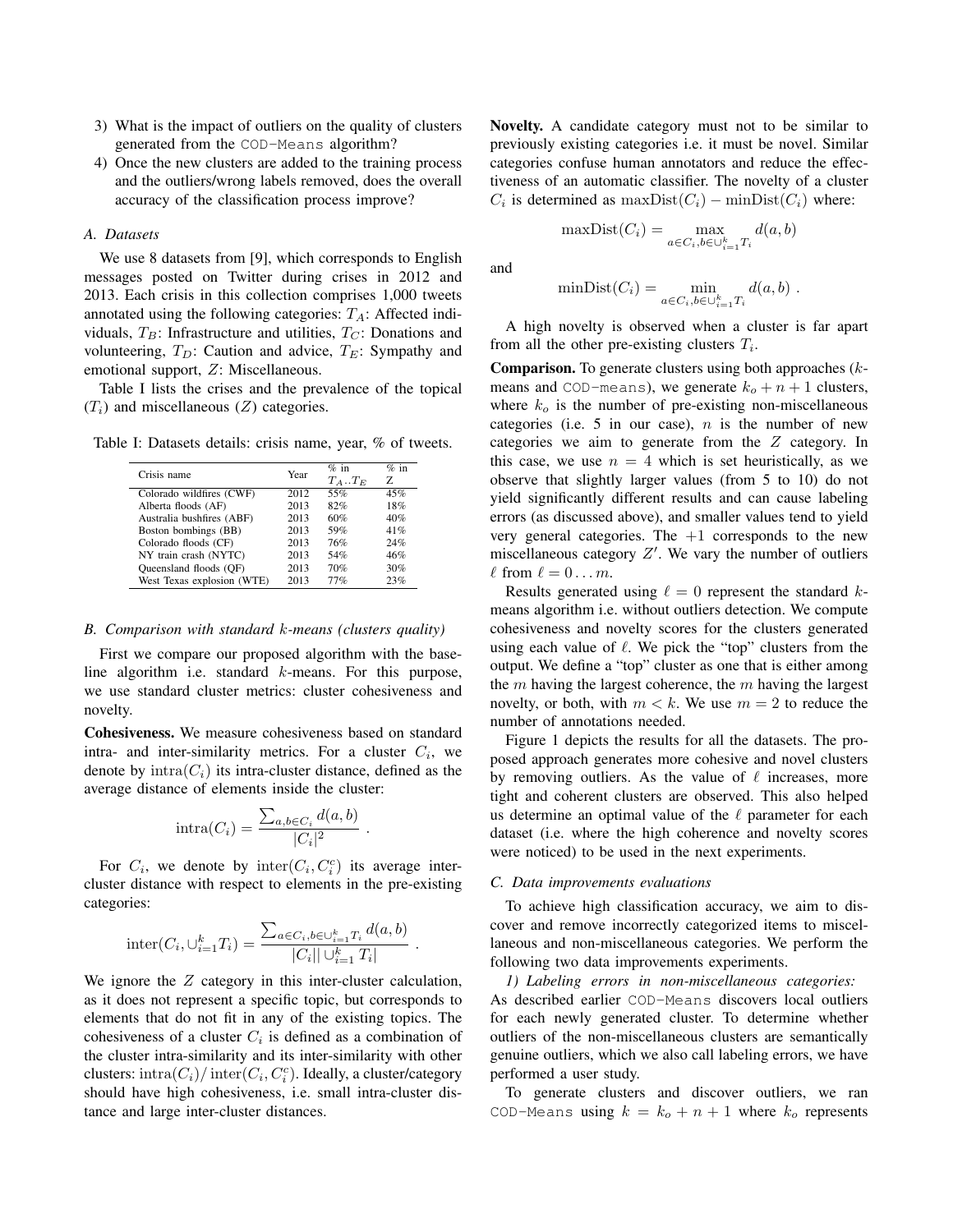

Figure 1: Coherence and novelty scores using different values of parameter  $\ell$  (outliers) of two largest clusters using simple k-means and COD-means clustering algorithms.



Figure 2: Precision scores of outliers identified in non-misc. categories and items moved from misc. to other categories

Labeling errors from each non-miscellaneous clusters are obtained. Table II shows a few examples of wrongly labeled items identified by COD-Means. the number of non-miscellaneous categories i.e. 5 in all of our datasets. As in this evaluation we are not interested in generating new clusters from Z, we set  $n = 0$ , and as always we keep  $+1$ , that makes  $k = 6$ . The optimal values for  $\ell$ identified in the previous section were used for each dataset.

Next, we generate crowdsourcing tasks using the identified outliers. A crowdsourcing task consists of an outlier item, its actual category (i.e. name of a  $T_i$ ), and the category description. Workers were asked to read the category description and choose whether the given item is related to the category, or not. We used the CrowdFlower<sup>1</sup> crowdsourcing platform. At least three different workers were required to finalize a task. For this task the inter-annotator agreement was 78%.

Figure 2 depicts the results obtained from the crowdsourcing task in terms of precision. The precision  $P$  is measured as:  $P = \frac{\text{number of correctly identified outliers}}{\text{number of identified outliers}}$ . From the results (Figure 2 and Table II) we can see that the proposed approach can help discover real labeling errors. To achieve a high classification accuracy, wrongly labeled items must be discarded to help classifier achieve higher generalization accuracy [10], which we test in section IV-D.

*2) Items incorrectly labeled as miscellaneous:* In this task, we aim to evaluate whether items moved from the miscellaneous category to one of the non-miscellaneous categories are genuinely correct. We ran the COD-means algorithm using the same settings specified in section IV-C1. We asked crowd workers to specify whether an item's newly assigned category is correct or not. The inter-annotator agreement for this task was 76%.

Figure 2 shows the results (see precision scores against "misc. to other category"). The precision  $P$  is measured as:  $P = \frac{\text{number of correctly assigned items}}{\text{number of assigned items}}$  The results clearly show  $t =$  number of assigned items  $t = 1$  increasing show that a large proportion of newly assigned items to the nonmiscellaneous categories are indeed correct assignments. Hence, if used as a training set, they can boost classification accuracy, which we empirically prove in the next section.

## *D. Evaluation in terms of utility as training sets*

To further validate the results obtained from the data improvements process, we train machine learning classifiers to compare classification accuracy before and after data improvements.

Two training sets are formed (i.e. original labels and labels after the data improvements process). We remove stopwords, URLs, and user mentions from the items. Stemming is performed using the Lovins stemmer. Uni-grams and bigrams are used as features and we used the information gain feature selection method to select top 1k features. We use three well-known learning algorithms: SVM (support vector machines), Naive Bayes (NB), and Random forest (RF). We perform the evaluation of the learned model using 10-fold cross validation. Table III shows the classification results in terms of AUC. A substantial gain in AUC can be clearly observed in case of the improved training data.

## V. RELATED WORK

In general cluster analysis methods attempt to form disjoint groups of unlabeled data items such that items in